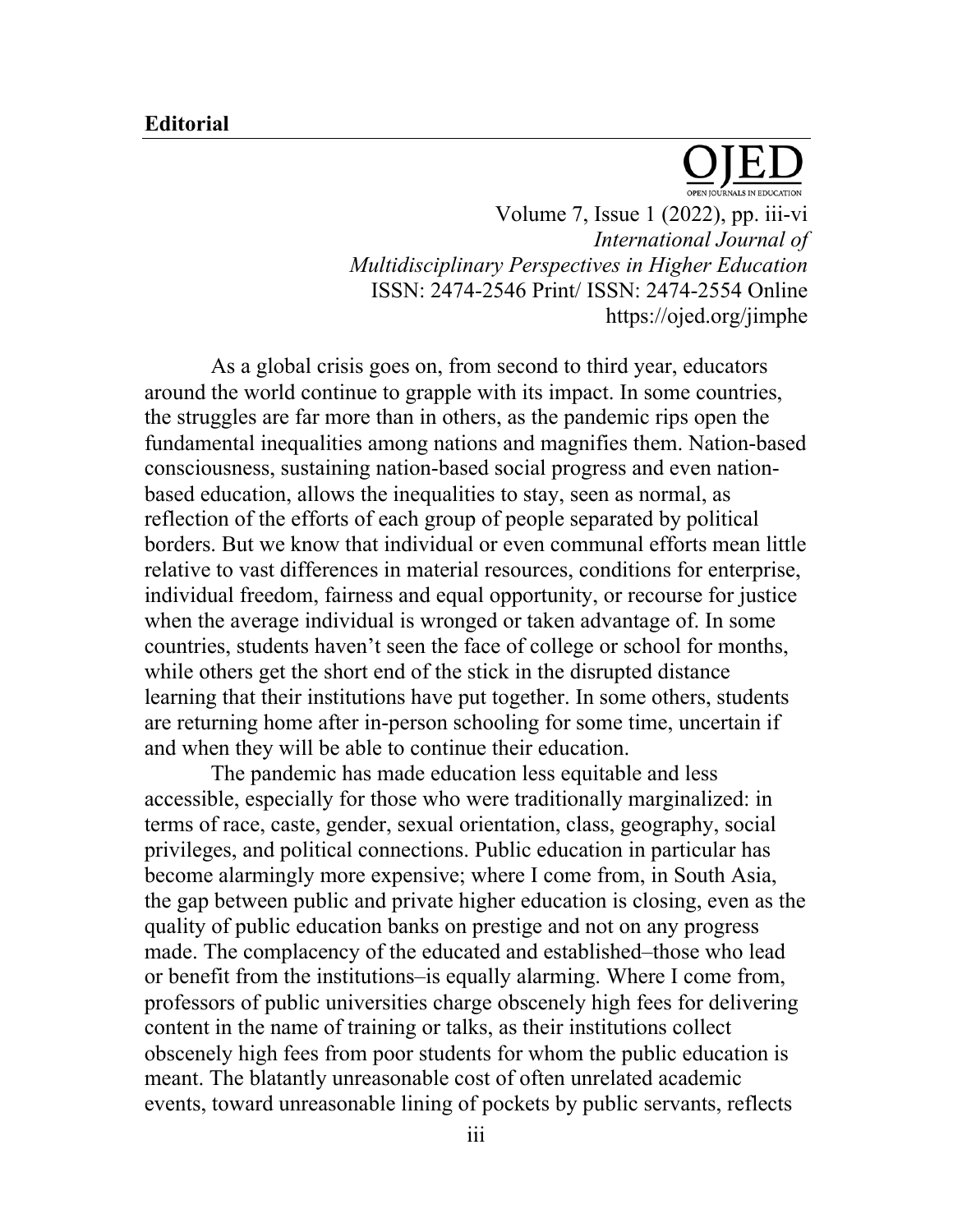an erosion of values that undergirded public education. And even as the pandemic has shrunk the cost of academic discourse, professional development, and often instruction, neoliberal excesses seem to be on the rise.

The models of education were already changing before the pandemic. The pandemic has in some ways provided dirty water for neoliberal exploitation of public systems by private-like enterprises and even the top leadership of public institutions. It is time for educators who care about public education to raise our voices, to call out vulgar behaviors, to demand accountability. We cannot let fundamental values of public education–such as access, equity, and social responsibility–to become the frog in boiling water. We must not be the frog that doesn't realize its slow death; it is our values that must sustain our presence and impact, contribution and motivation as educators and members of our communities.

International education has become another domain where the pandemic seems to be used as an excuse for shifting priorities. While there is no indication of institutions addressing challenges of foreign students that are aggravated by the pandemic, they instead seem to be targeting the highest bidder in a shrinking market. Advocates of transnational mobility would hope that the pandemic would make the field more humane, even fundamentally change the business model toward greater support and care: more equity and justice, respect and care, humility and understanding. Unfortunately, educators themselves don't seem to have spared their time and attention to the impact of the pandemic on international students. Instead, concerns about academic integrity have led to tyrannical uses of technology; instead of seeking to understand how students approach education when they are stressed and sick, tired and scared, institutions and instructors alike have turned to surveillance and control.

However, the landscape of higher education during this pandemic, locally and transnationally, also shows indications of shifts at deeper levels. The consciousness about the kinds of problems I briefly highlighted above seems to be on the rise. Listening carefully to ongoing conversations–in publications, in research projects, in professional development events, and in hallway conversations–strongly suggests that a new generation of students and scholars are waking up to issues of inequality and injustice within education. More and more members of academe seem to take its goodness for granted; we don't consider education as a necessary equalizer but as a potential means for aggravating social inequalities and injustices. It is when the educated use education to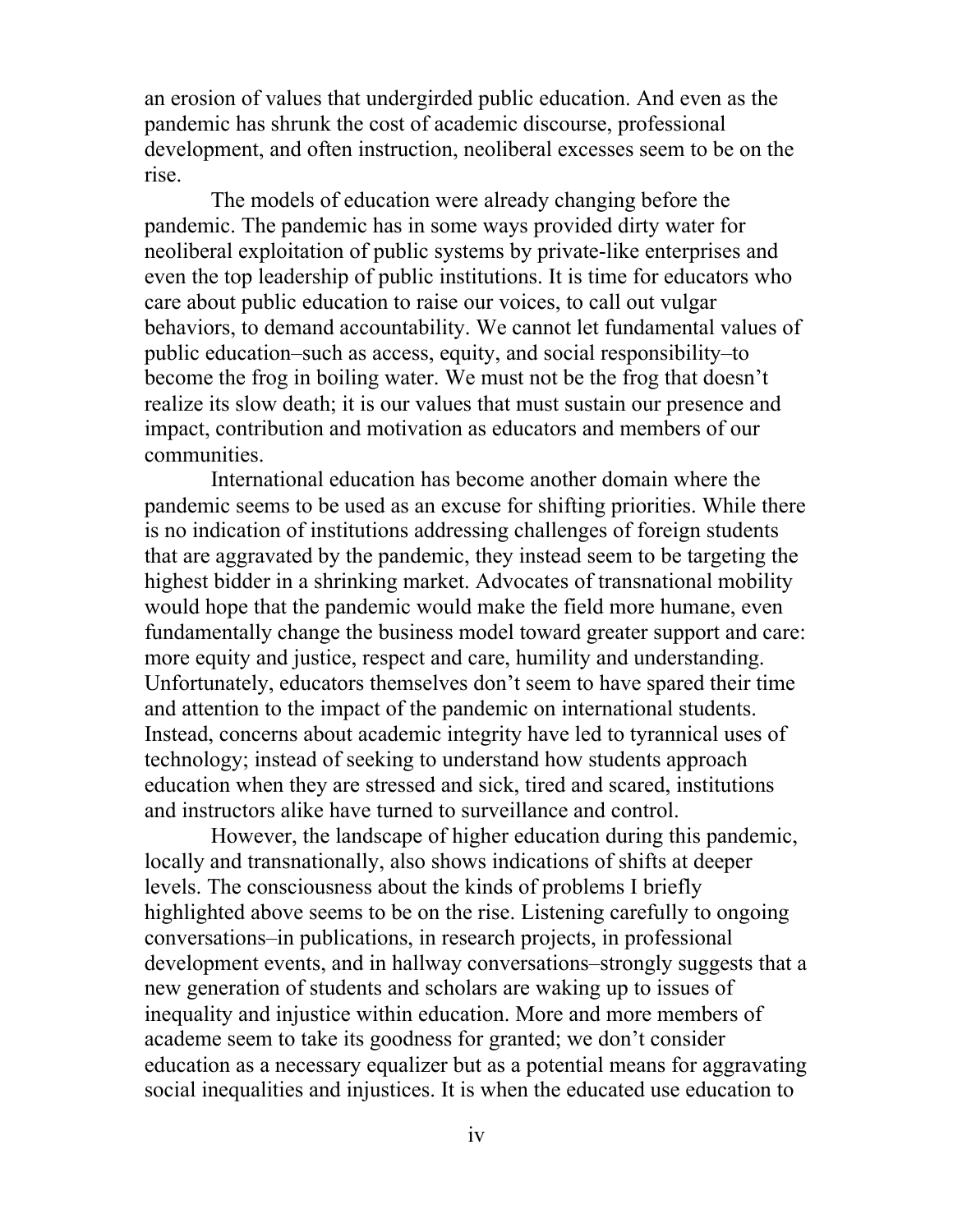affect justice, when educational institutions put their money where their value-articulating mouths are, that equality and justice are advanced in society (starting from within academe). Scholars are awakening to the vulnerability of the more socio economically developed countries, as well as the alarming rate at which nation-based economies and geopolitics are damaging the environment. We are having a reckoning about the fragility of science-based social policy and politics, civic discourse and governance; indeed, even school districts, curriculum experts, academic publications, and journalistic reporting are becoming victims of antiscience and disinformation politics. Bad actors, from misguided individuals to state agents, are having a bigger sway than they have had in nearly a century. These exposures of the vulnerabilities of science and society are not just bad news; they are the result of response to reality, instead of the kind of complacency about issues of access and equity in education highlighted above.

Technology is no longer romanticized as it was in the years before the pandemic. In fact, technological romanticism seems to have turned on its head and given rise to a new wave of anti-tech sentiments across society. This is not good news, but at least the reckoning against romanticism is likely to do some good in the long run, such as by balancing out the romanticism with realistic appraisal of what particular platforms and tools do and do not help educators achieve. This reckoning may lead to new possibilities that are driven not by hypes but by the experiences of educators who were forced to adopt technologies the pandemic, as well as those who had been exploring emerging technologies before this crisis.

The pandemic has also fostered connections and collaborations across national and other borders (such as disciplinary, social, and regional). Even though the initial explosion of academic events due to the lockdowns seems to have given way to now shows and relatively anemic participation, new connections have been forged and often followed up. Scholars have created new partnerships and explored new possibilities across borders. In professional development initiatives organized by scholars in South Asia, for instance, I have seen interdisciplinary programs become more of a norm than remain an exception. Research and publication themselves seem to have become more transdisciplinary among a increasing number of scholars.

It is in the context of some depressing development and some others that are more inspiring that this journal's humble efforts are being advanced. A new team of associate and assistant editors have expanded